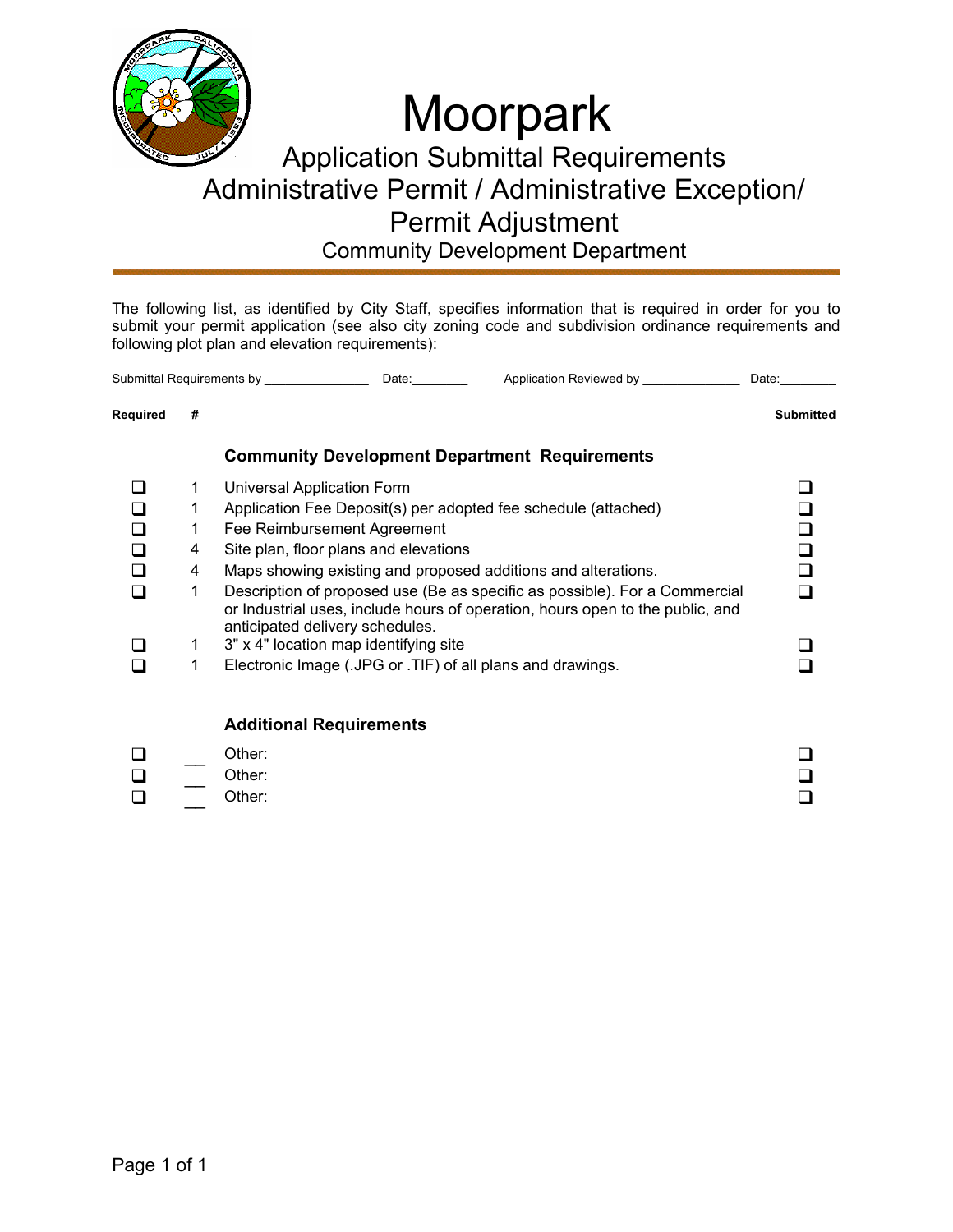

 $\overline{a}$ 

 $\overline{a}$ 

# Moorpark Universal Application

| CDD Use Only    |
|-----------------|
| Case Number(s): |
|                 |
|                 |
|                 |
|                 |
|                 |

Community Development Department

**Note to applicants:** This application MUST be accompanied by all required submittal materials and fees, as noted on the Submittal Requirements for each request, prior to acceptance by the Community Development Department. **Incomplete applications WILL NOT BE ACCEPTED.**

|                            |                       |                                                                                                                                                                                                                                                                                                                                                                                |   |                                             |                                                                                                                                                                        |  | Type of Project: |                       |                                           |                               |                                                                            |
|----------------------------|-----------------------|--------------------------------------------------------------------------------------------------------------------------------------------------------------------------------------------------------------------------------------------------------------------------------------------------------------------------------------------------------------------------------|---|---------------------------------------------|------------------------------------------------------------------------------------------------------------------------------------------------------------------------|--|------------------|-----------------------|-------------------------------------------|-------------------------------|----------------------------------------------------------------------------|
|                            | □                     | Residential                                                                                                                                                                                                                                                                                                                                                                    | ◻ |                                             | Commercial                                                                                                                                                             |  | $\Box$           | Industrial            |                                           | □                             | Other                                                                      |
|                            |                       |                                                                                                                                                                                                                                                                                                                                                                                |   |                                             | Identify requested action(s) below:                                                                                                                                    |  |                  |                       |                                           |                               |                                                                            |
| ❏<br>❏<br>❏<br>❏<br>□<br>◻ | ❏                     | Certificate of Compliance<br><b>General Plan Amendment</b><br>Parcel Map Waiver<br>Specific Plan<br>Variance<br><b>Administrative Permit</b><br>Modification to Permit No. \Resume \Resume \Resume \Resume \Resume \Resume \Resume \Resume \Resume \Resume \Resume \Resume \Resume \Resume \Resume \Resume \Resume \Resume \Resume \Resume \Resume \Resume \Resume \Resume \Re |   | ❏<br>Q.<br>Q.<br>$\Box$<br>$\Box$<br>$\Box$ | <b>Conditional Use Permit</b><br>Lot Line Adjustment<br><b>Planned Development Permit</b><br>Specific Plan Amendment<br>Zone Change<br><b>Administrative Exception</b> |  |                  |                       | □<br>❏<br>□<br>$\Box$<br>$\Box$<br>$\Box$ | Parcel Map<br>Pre-application | Development Agreement<br>Sign Permit/Program<br><b>Tentative Tract Map</b> |
|                            |                       | <b>Applicant:</b>                                                                                                                                                                                                                                                                                                                                                              |   |                                             | Please Type or Print in Blue or Black Ink<br><b>Property Owner:</b>                                                                                                    |  |                  |                       |                                           |                               |                                                                            |
|                            | (Name)                | (Address) <b>(Address)</b>                                                                                                                                                                                                                                                                                                                                                     |   |                                             |                                                                                                                                                                        |  | (Name)           |                       |                                           |                               | (Address) <b>Example 20</b> No. 2014 1994                                  |
|                            |                       |                                                                                                                                                                                                                                                                                                                                                                                |   |                                             |                                                                                                                                                                        |  |                  |                       |                                           |                               |                                                                            |
|                            |                       | (City, State, ZIP)                                                                                                                                                                                                                                                                                                                                                             |   |                                             |                                                                                                                                                                        |  |                  | (City, State, ZIP)    |                                           |                               |                                                                            |
|                            |                       | (Phone)                                                                                                                                                                                                                                                                                                                                                                        |   |                                             |                                                                                                                                                                        |  |                  | $(Phone)$ $( E-mail)$ |                                           |                               |                                                                            |
|                            |                       | <b>Project Location:</b>                                                                                                                                                                                                                                                                                                                                                       |   |                                             |                                                                                                                                                                        |  |                  |                       |                                           |                               |                                                                            |
|                            |                       |                                                                                                                                                                                                                                                                                                                                                                                |   |                                             |                                                                                                                                                                        |  |                  |                       |                                           |                               |                                                                            |
|                            | Lot/Tract: Lot/Tract: |                                                                                                                                                                                                                                                                                                                                                                                |   |                                             |                                                                                                                                                                        |  |                  |                       |                                           |                               |                                                                            |
|                            |                       | Other Description of Location: <u>contained</u> and the contact of the contact of the contact of the contact of the contact of the contact of the contact of the contact of the contact of the contact of the contact of the contac                                                                                                                                            |   |                                             |                                                                                                                                                                        |  |                  |                       |                                           |                               |                                                                            |
|                            |                       | <b>Project Description:</b>                                                                                                                                                                                                                                                                                                                                                    |   |                                             |                                                                                                                                                                        |  |                  |                       |                                           |                               |                                                                            |
|                            |                       | Thoroughly describe the proposed project. Including all components for which permits are                                                                                                                                                                                                                                                                                       |   |                                             |                                                                                                                                                                        |  |                  |                       |                                           |                               |                                                                            |
|                            |                       | requested. Attach additional sheets if necessary.                                                                                                                                                                                                                                                                                                                              |   |                                             |                                                                                                                                                                        |  |                  |                       |                                           |                               |                                                                            |
|                            |                       |                                                                                                                                                                                                                                                                                                                                                                                |   |                                             |                                                                                                                                                                        |  |                  |                       |                                           |                               |                                                                            |
|                            |                       |                                                                                                                                                                                                                                                                                                                                                                                |   |                                             |                                                                                                                                                                        |  |                  |                       |                                           |                               |                                                                            |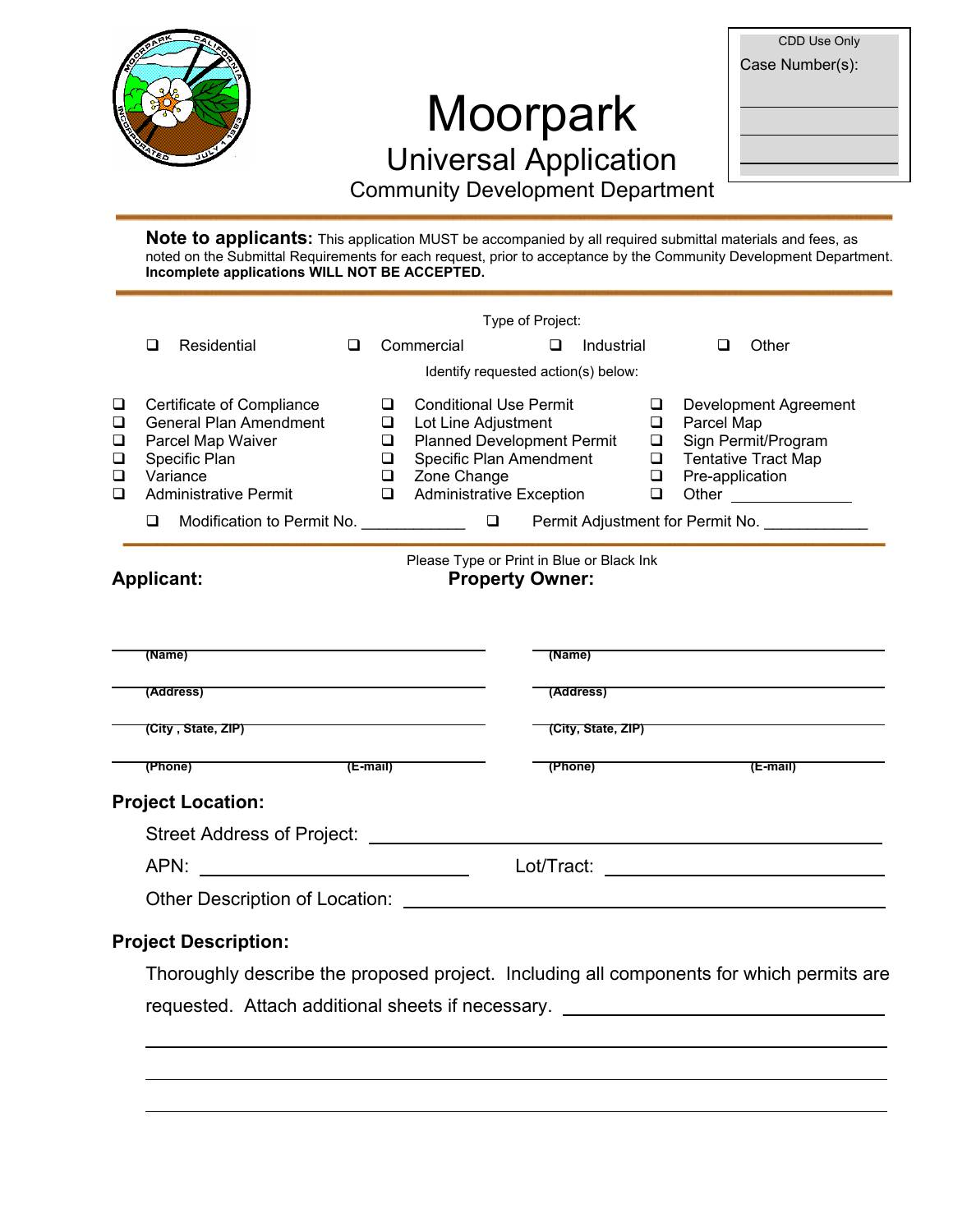#### **Project Site Description:**

| Number of existing parcels ______ Area of subject parcel(s): ______ ac. /<br>s.f.          |  |  |  |  |  |
|--------------------------------------------------------------------------------------------|--|--|--|--|--|
| Number of proposed lots (if different from existing)                                       |  |  |  |  |  |
| Street(s) property is accessed from:                                                       |  |  |  |  |  |
| Existing structures on site? Yes No (circle one) If yes, describe. Include square          |  |  |  |  |  |
| footage, height, function, habitability, and whether proposal calls for the removal of the |  |  |  |  |  |
| structure(s).                                                                              |  |  |  |  |  |
|                                                                                            |  |  |  |  |  |

### **Neighboring Uses:**

Describe use(s) on property to:

| <b>North</b> | East |
|--------------|------|
|              |      |
| South        | West |
|              |      |

### **Affidavit:**

 $\overline{a}$ 

 $\overline{a}$ 

I hereby consent to and make application for the above referenced land use actions and certify that the information and exhibits submitted herewith are true and correct to the best of my knowledge. I further acknowledge that the burden to justify the approval of this request is mine alone, and that neither City staff nor other City officials are under any obligation to support or approve the requests contained herein.

#### **Signature of Applicant: Signature of Property Owner:**

nde de la provincia de la provincia de la provincia de la provincia de la provincia de la provincia de la prov If there are multiple property owners, please attach a consent letter for each owner. For pre-applications, sign permits, Administrative Permits, Planned Development Permits, Conditional Use Permits and modifications to such, if owner(s) refuse or are unable to sign, a copy of lease, or title report (where mineral rights are involved) may be submitted. Property owner **must** sign for all other applications. For persons with Power of Attorney for property owner, please submit Power of Attorney documentation with this application.

| Community Development Department Use Only                                                                                                                                                                                      |                                                                                                                     |  |  |  |  |  |
|--------------------------------------------------------------------------------------------------------------------------------------------------------------------------------------------------------------------------------|---------------------------------------------------------------------------------------------------------------------|--|--|--|--|--|
| Date Filed <u>VII</u>                                                                                                                                                                                                          | Date of Environmental Determination / /<br>Date Deemed Complete 11                                                  |  |  |  |  |  |
|                                                                                                                                                                                                                                | $\Box$ ND $\Box$ MND $\Box$ EIR $\Box$ Exempt Class ___<br>Case Planner __________________                          |  |  |  |  |  |
| Current Zoning <b>Current</b>                                                                                                                                                                                                  | Current G.P. Des.                                                                                                   |  |  |  |  |  |
| Fees Paid \$                                                                                                                                                                                                                   | Project Billable? □ YES □ NO<br>Receipt No. <u>Communication</u>                                                    |  |  |  |  |  |
| Control Code __________                                                                                                                                                                                                        | Final Disposition $\square$ Approved $\square$ Denied $\square$ WD<br>Applicant I.D. <b>Example 20</b> No. 1 (1994) |  |  |  |  |  |
|                                                                                                                                                                                                                                | Extended to $\sqrt{1}$                                                                                              |  |  |  |  |  |
| Notes: Notes: Notes: Notes: Notes: Notes: Notes: Notes: Notes: Notes: Notes: Notes: Notes: Notes: Notes: Notes: Notes: Notes: Notes: Notes: Notes: Notes: Notes: Notes: Notes: Notes: Notes: Notes: Notes: Notes: Notes: Notes |                                                                                                                     |  |  |  |  |  |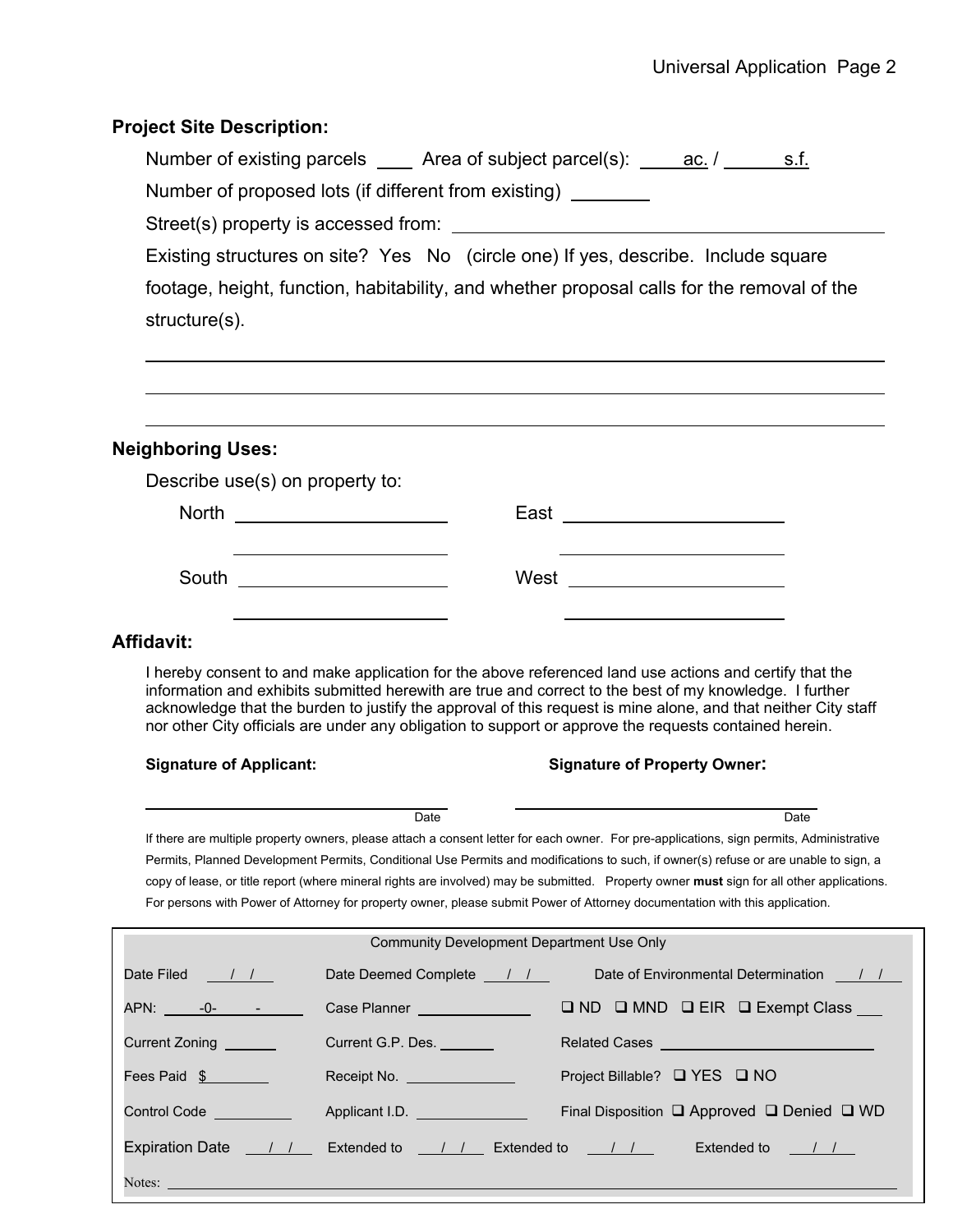| CDD Use Only    |
|-----------------|
| Case Number(s): |
|                 |
|                 |
|                 |
|                 |
|                 |

## **Contact List**

**Please list the name, title (applicant, engineer, architect, etc.), and e-mail address for each party who should receive a copy of the staff report prior to public hearings. Copies will be sent electronically. Paper copies of the reports may be mailed at an additional cost to the applicant. Should you desire a paper copy of the report, please give your case planner a written list of names and addresses at least 10 business days prior to your hearing date.** 

| (Name) | (Title) | $(E-mail)$ |
|--------|---------|------------|
| (Name) | (Title) | (E-mail)   |
| (Name) | (Title) | $(E-mail)$ |
| (Name) | (Title) | $(E-mail)$ |
| (Name) | (Title) | $(E-mail)$ |
| (Name) | (Title) | (E-mail)   |
| (Name) | (Title) | (E-mail)   |
| (Name) | (Title) | $(E-mail)$ |
| (Name) | (Title) | $(E-mail)$ |
| (Name) | (Title) | (E-mail)   |
| (Name) | (Title) | (E-mail)   |
| (Name) | (Title) | (E-mail)   |